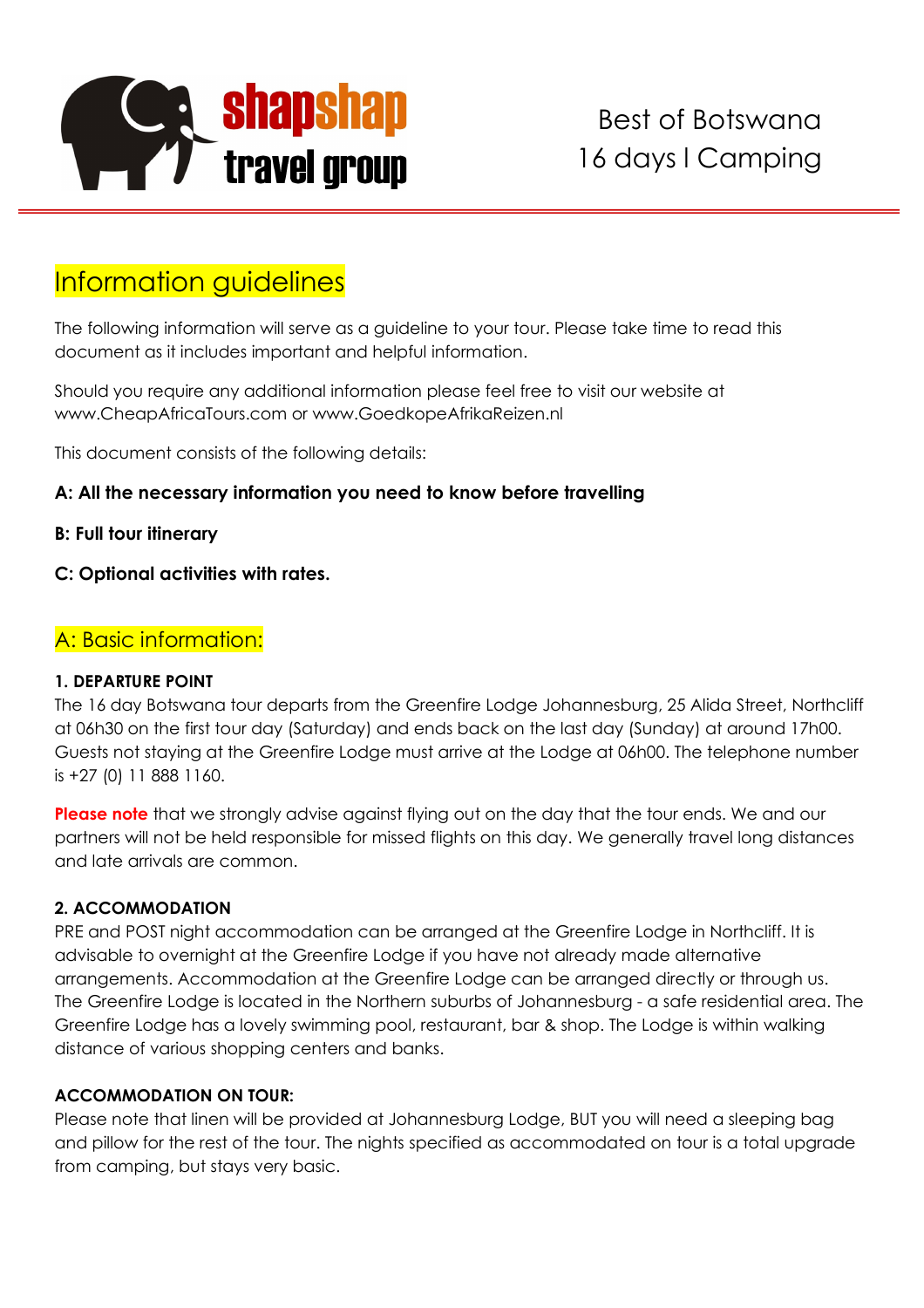- Batteries can be charged from a 220 volt source on night 13, 14
- There is a central charging point on night 6 & 11
- Currency exchange opportunities: Arrival at Johannesburg Airport, Maun and Day 13
- Limited Laundry facilities: Maun and Victoria Falls (Essential washing only)
- Internet facilities: Pre night in Johannesburg, Day 13, 14

We sell a range of sleeping bags in our shop starting from € 40.00 nett per person. We also have a range of barrel bags for sale starting from € 50 nett per bag

#### **3. TRANSFERS**

The Greenfire Lodge is accessible from the airport as follows:

AIRPORT TO GREENFIRE LODGE \* Approximately 45km

Self arranged Taxi (Between R500 – R750)

You can also book this transfer through us. Please check our website under "Hotels and Transfers" for up to date prices

| Our pick up times at the airports are:   | 08h00, 10h00, 12h00, 14h00, 17h00 & 20h00 |
|------------------------------------------|-------------------------------------------|
| We depart from the Lodge to the airport: | 07h00, 09h00, 11h00, 13h00, 16h00 & 19h00 |

If you wish to book a transfer through us, please advise us of your flight/arrival details as early as possible as we cannot always do transfers at short notice.

Meeting point at Airport: Please meet the representative at International Arrivals (Terminal A) at the Tourist Information desk.

Please make sure of the transfer time as per the Tour Voucher.

#### **4. DAY TOURS**

Day tours to various locations (Pretoria, Johannesburg, Soweto, Gold Reef City etc.) can be arranged for you on your arrival in Johannesburg. Downtown Johannesburg is not a safe area to explore on your own - sights recommended by guidebooks are often in crime-ridden areas. If you wish to experience the culture of the city we strongly recommend you arrange a half-day city tour. Day tours can be booked and paid for on arrival. Most tours are based on a minimum of two people, however all efforts will be made to accommodate single travelers with already existing tours.

#### **5. TRAVEL DOCUMENTS**

Please ensure that you are in possession of valid travel documents for all the countries that you will visit(Botswana, Zimbabwe and South Africa). If you have any queries in this regard, please do not hesitate to contact us. Please ensure that you have proof of further travel arrangements if you do not have a South African passport, permanent residency permit, work permit or study permit.

Although we will endeavor to assist, we do not accept any liability or obligation for your travel documents.

|             | Telephone number: Botswana Consulate in Johannesburg: | $(011)403-3748/9$ |
|-------------|-------------------------------------------------------|-------------------|
|             | Zimbabwe Trade mission in Johannesburg:               | $(011)838-2156/9$ |
| $Or$ visit: | Botswana Tourism at www.botswanatourism.co.bw         |                   |
|             | Zimbabwe Tourism at www.zimbabwetourism.net           |                   |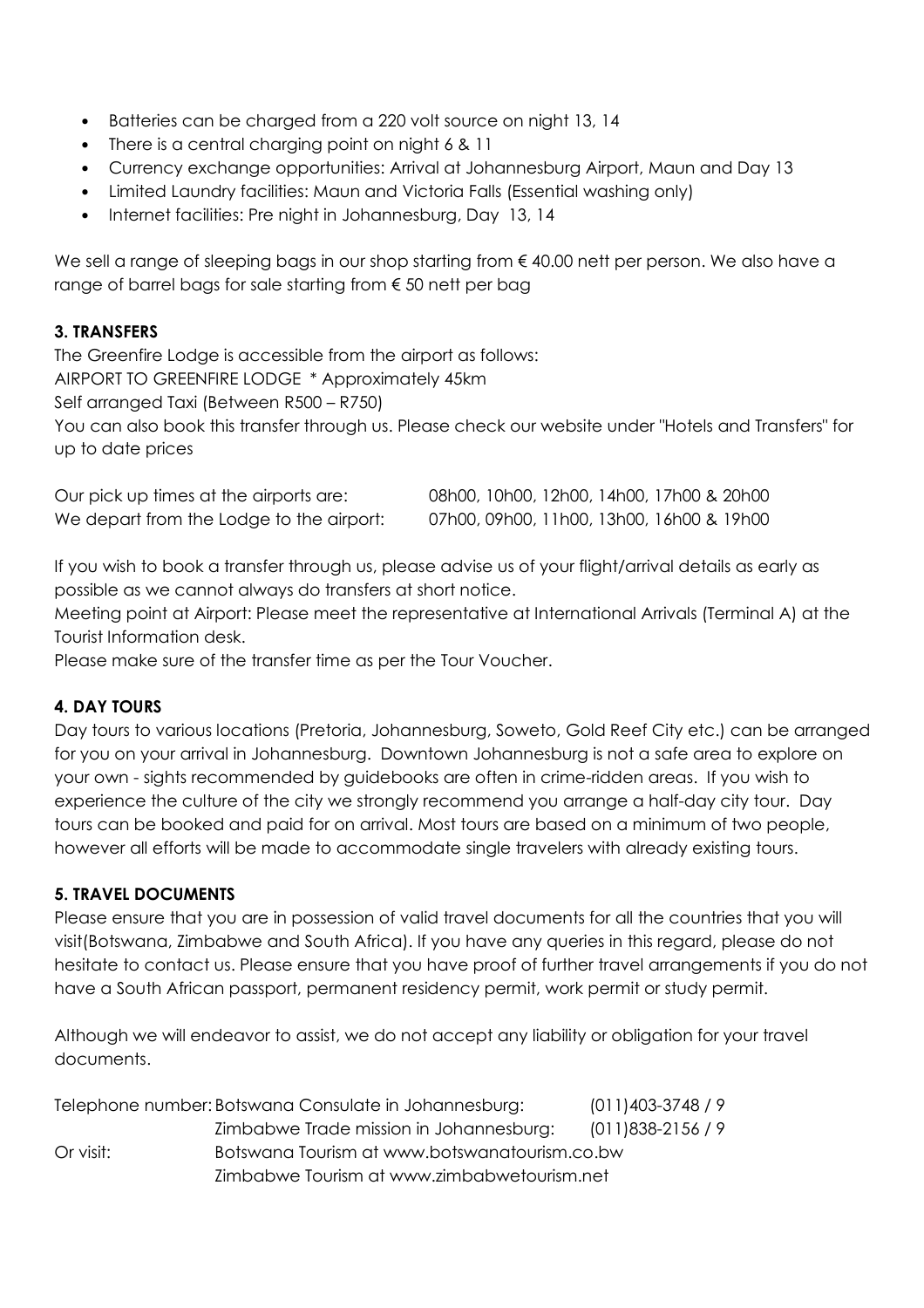Make sure that your passport has at least six months' validity from your planned date of return to your home country. Make two photocopies of valuable documents such as your passport, tickets, visas. Keep one copy with you in a separate place to the original and leave another copy with someone at home.

#### **6. WEATHER CONDITIONS**

Please note that Southern African weather conditions vary tremendously from season to season. During summer months temperatures of up to 40°C can be experienced. During the winter months of June, July and August the nights are very cold, temperatures may drop well below 0°C, although the day temperatures will be pleasant at around 20°C. Please take weather conditions into consideration when choosing a sleeping bag for your tour

#### **7. FOREIGN CURRENCY**

Botswana Pula is the currency used in Botswana. Botswana Pula can be obtained at a main branch of any major bank in South Africa. If you cannot obtain Pula before your departure from Johannesburg, please ensure that you have sufficient South African Rand to purchase refreshments en route. Money can be exchanged in Maun where all major foreign currencies can be exchanged for Pula.

Please do not rely on credit cards, as most of the places we visit on this tour will not have the facilities to deal with them.

Overland trucks have safe-keeping facilities for extra cash/flight tickets/passports.

#### **8. INSURANCE**

It is compulsory that all passengers make arrangements for adequate travel insurance to financially safeguard against unforeseen circumstances. If you need further information please do not hesitate to contact us. We and our partners do not accept responsibility for any loss, injury, damage, accident, fatality, delay or inconvenience experienced whilst on tour. You will be required to complete and sign a full indemnity prior to tour departure.

#### **9. CLOTHING & PERSONAL EFFECTS**

Herewith a recommended guide of what to bring along:

\*\*Backpack / Barrelbag / Soft Suitcase Torch / Flashlight / batteries Sleeping Bag & Small Pillow Toiletries Sport Shoes / Sneakers Sun Cream Sandals **Insect Repellant** Long Trousers / Tracksuit Mosquito Net (Optional) Shorts Malaria Prophylaxis (1996) and Malaria Prophylaxis (1996) and Malaria Prophylaxis (1997) and Malaria Prophylaxis (1997) and Malaria Prophylaxis (1997) and Malaria Prophylaxis (1997) and Malaria Prophylaxis (1997) an Waterproof Windbreaker \*\*\*Refreshments Jersey / Jumper Money (Sundry expenses, gratuities) T-Shirts / Shirts Camera, Binoculars Socks & Underwear **Books (Birds, Mammals etc.)** Swimming Costume & Towel **Pen** Hat Passport / Visas (if applicable) Water Bottle Smaller day pack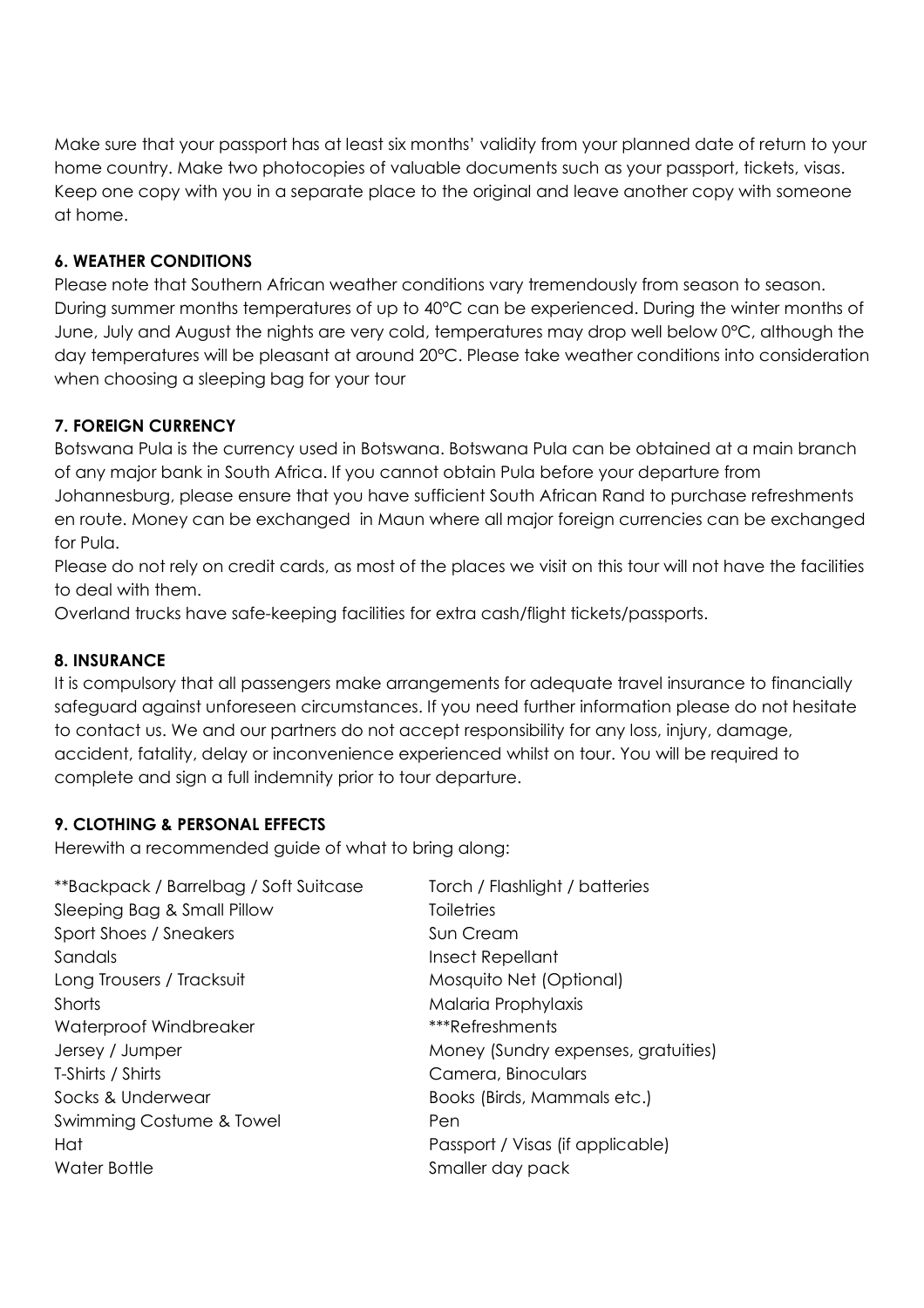#### Personal iPod

\* A camping bed for each guests will be supplied while on tour. (L=205; W=73; H=51) \*\* Luggage should be limited to a maximum of 15kg's

#### **HARD SUITCASES ARE NOT SUITABLE!!**

\*\*\* Refreshments can be purchased en-route on the first day of the tour, and at regular intervals throughout the tour.

#### **10. HEALTH PRECAUTIONS & REQUIREMENTS**

The only necessary prophylaxis for Southern Africa (Botswana and Zimbabwe) is against Malaria. Please consult with your general medical practitioner regarding this. Resistant strains of Malaria occur in both Botswana and Zimbabwe and adequate chemo-prophylaxis is essential. Prevention is better than cure; please use insect repellent on exposed areas after sunset.

All guides have first aid boxes for use in emergencies, however we recommend that you bring along your own basic supply of medication, headache tablets etc.

#### **11. MEALS AND REFRESHMENTS**

Meals are provided as indicated in this document/website. Soft drinks, bottled water and alcohol are for your own expense; obviously there is ample opportunity during the tour to buy refreshments. The guide will advise when you need to stock up for a couple of days. Drinking water will be available on the truck, please note that this is not bottled water.

#### **12. PERSONAL EXPENSES**

A reasonable amount of personal spending money must be brought on our tours. This is to cover own expense meals, snacks, sundry goods purchased - such as batteries, suntan cream etc., all bottled water, alcohol and soft beverages, curios, optional extra excursions, airport tax, transfers and tips. In Africa it is common courtesy to tip casual help for services rendered. In the case of your guide, if you were happy with his or her services, an amount of R50 per day per person would constitute a reasonable tip.

#### **13. GROUP SIZE (Max 17)**

Group size varies from 4 – 17.

#### **14. ON SAFARI**

All our tours require participation from all group members. This entails assisting with the food preparation, washing of dishes, keeping the truck clean and the setting up of camp.

Please keep in mind that flexibility and an open mind will greatly contribute to an enjoyable safari.

We are travelling in developing countries, please do not expect the punctuality you have come to expect in first world countries. Things do not always run according to plan, however we do endeavour to run according to the itinerary as best as possible.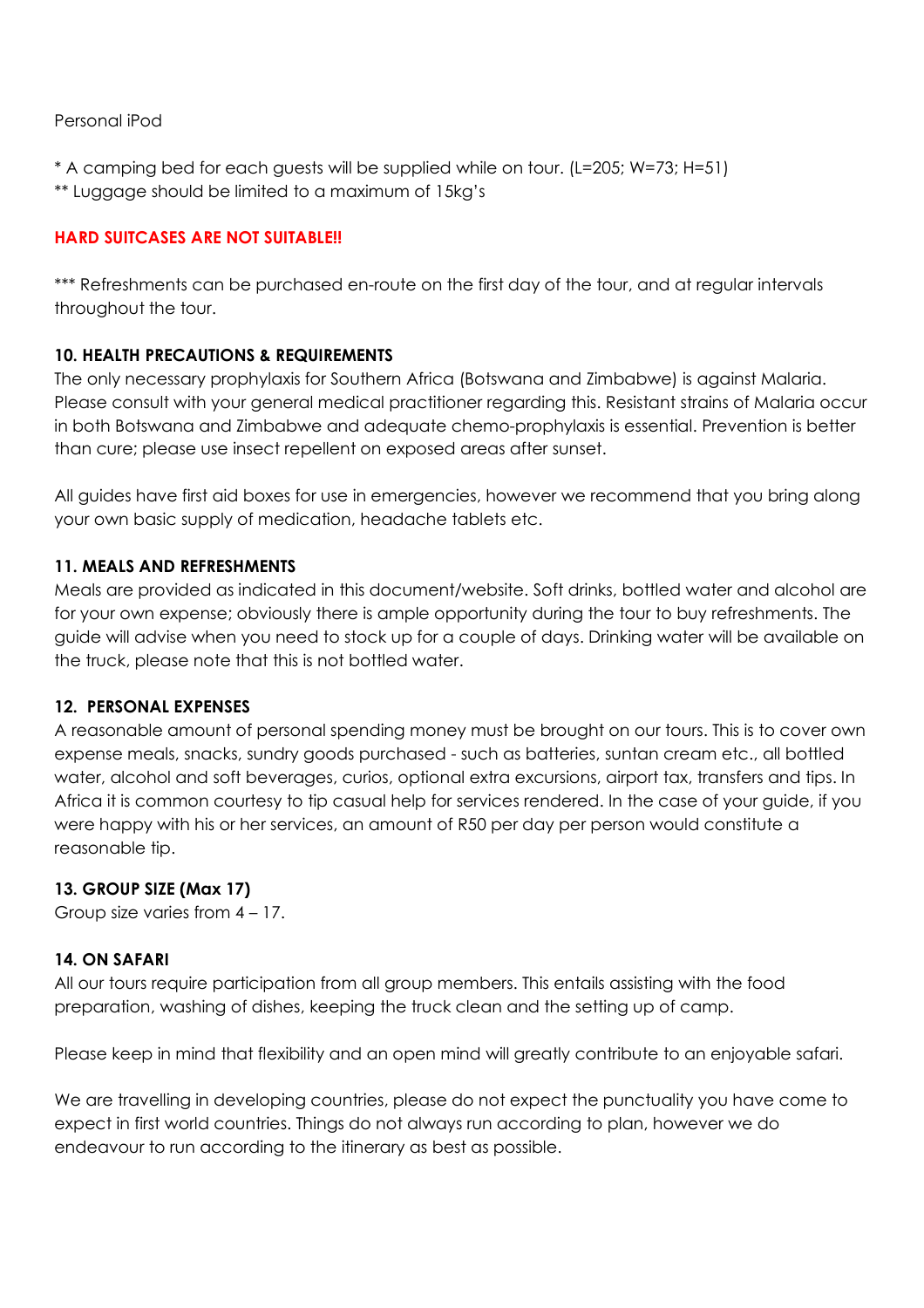# B: Itinerary: Best of Botswana I 16 days

#### **OVERVIEW:**

A The casual visitor to Botswana could be excused for seeing the country as kilometre upon kilometre of flat, desolate scrubland with little or no surface water – closer inspection however will reveal what is arguably Africa's finest wildlife destination. A country the size of France, over a quarter of Botswana's land is set aside exclusively for nature conservation.

Our tour will take us through the vast Kalahari where we will walk with the local Bushmen people, then to the north - into the magnificent Okavango Delta where we will travel by boat and in dugout canoes (mokoro) with local Bayei tribes people to our private camp in the heart of this unique natural wonderland – home also to a multitude of Africa's Fauna and Flora.

We then explore the renowned National Parks in fully equipped open 4x4 vehicles - depending on the season our route will follow the game migrations. We will spend a night under the stars in the vast Makgadikgadi Salt Pans, will enjoy a game viewing boat cruise on the mighty Chobe River, and finally, will visit "The Smoke that Thunders" - Victoria Falls. Clients may opt to then fly out from Victoria Falls or enjoy the journey back to Johannesburg traveling south overland.

These tours offer the adventure traveller, photographer, birdwatcher and naturalist the ultimate natural paradise.

## **ROUTE:** JOHANNESBURG TO JOHANNESBURG **ACCOMMOADTIOM:** 11 NIGHTS CAMPING, 2 NIGHTS CABIN, 2 NIGHTS LODGE

#### **INCLUDED HIGHLIGHTS:**

- Kalahari Bushmen walk
- Okavango Delta private camp
- Okavango Boat trip and Mokoro
- Game Walks
- National Parks
- Open-vehicle Safaris in National Parks
- Wild Remote Camping
- Makgadikgadi Salt Pans
- Chobe River Boat Cruise
- Victoria Falls National Park

#### OPTIONAL ACTIVITIES:

- White Water Rafting
- Bungi Jumping
- Game Flight Okavango
- Zambezi River Sunset Cruise

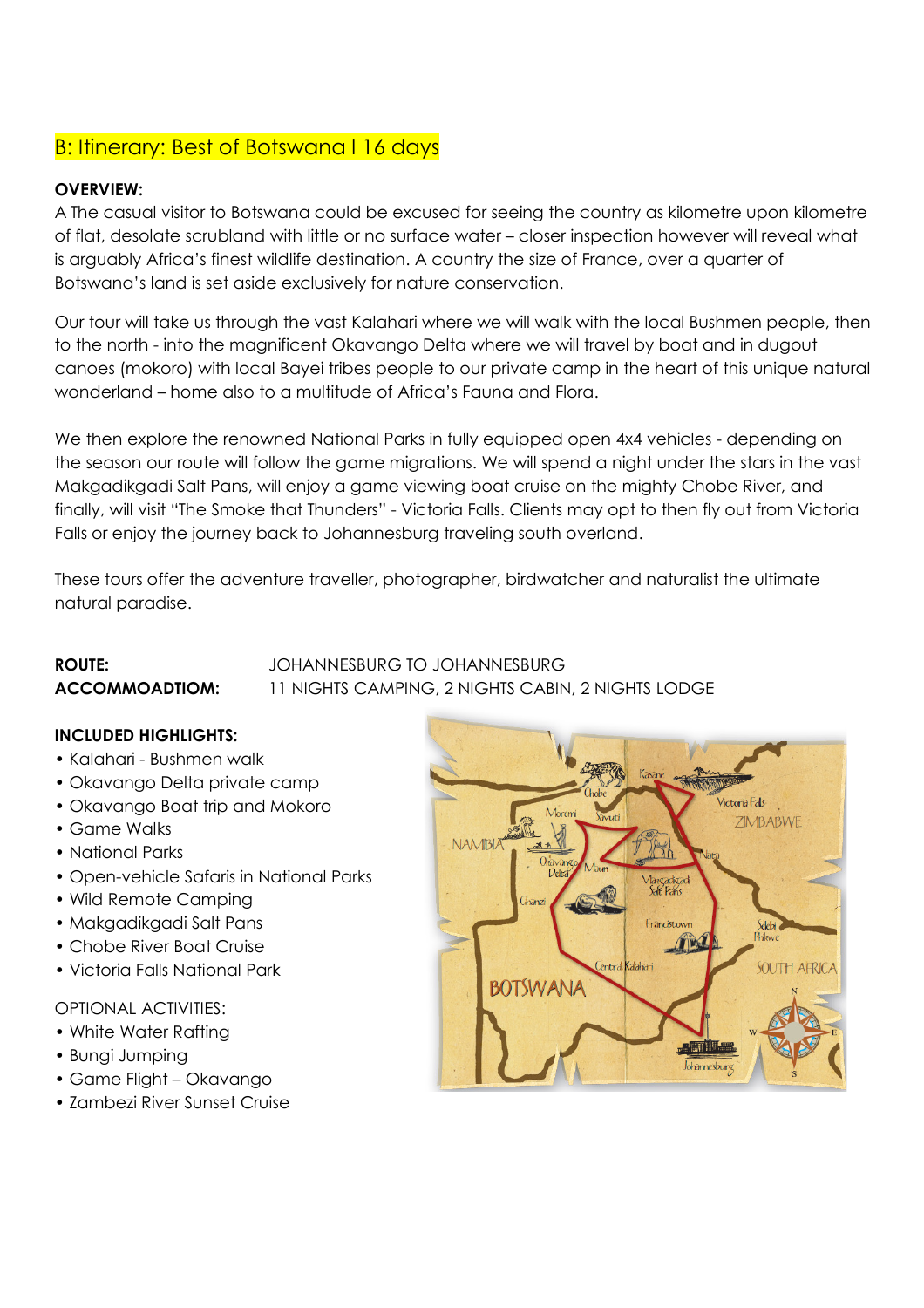# Day to day description

#### **Day 1: Johannesburg - Kalahari**

Our Botswana safari tours depart from the lodge in Johannesburg at 06:30. We set off to cross the Botswana border near Lobatse. On completion of Customs and Immigration formalities we pass through an area boasting significant history, then, it's out into the vast Kalahari Plains. We will cover quite some distance today before arriving at our established overnight camp near Kang. Once we have set up our camp we will enjoy a short walk out into the bush. Tonight we enjoy a catered meal.

Meals: Breakfast, Lunch, Dinner at own expense

Included highlights/activity: Scenic drive through North West South Africa , border crossing into Botswana then leaving the last of the hills behind at Kanye, and then... The Kalahari Desert, Jwaneng - the richest diamond mine in the world, short walk into the Kalahari, setting up camp for the night

#### **Day 2: Kalahari Bushmen**

After waking early to a spectacular Kalahari sunrise, we enjoy a sumptuous camp breakfast before continuing to the frontier town of Ghanzi. Ghanzi is home to some of the last traditional Bushmen.

Our experience will include an educational bush walk led by true Bushmen. This will give us some insight into their daily lives. We learn about their hunting and trapping skills, their peculiar belief systems, and how they find and store their water. We overnight on a vast tract of land owned and managed by the local people.

#### Meals: Breakfast, Lunch, Dinner

Included highlights/ activity: Guided bush walk led by true bushman/san, learn about digging for water and Tsamma melons, ancient gods and beliefs (like shape-shifting) of the bushmen

#### **Day 3 - 5: Okavango Delta**

The Okavango is a massive river that spills its contents into the Kalahari sands, creating one of the world's only true inland delta's and a unique ecosystem that supports a huge variety of animal and plant life. The sight of a nervous Lechwe (antelope) pounding across a flooded plain, the Jacana (bird) striding delicately amongst the flowering lilies, the Bee Eater (bird) diving to prey on an unsuspecting insect, and of course the familiar cry of the African Fish Eagle - all combine to create one of nature's masterpieces.

We begin our journey into the Delta near the so-called panhandle, gliding through papyrus lined channels, first by motorboat and then by mokoro - the traditional dugout canoe, to our exclusive wild island camp. We spend three nights here in true wilderness, exploring the area on foot and by mokoro. There will also be time to simply relax and to absorb the remoteness and serenity of the area.

Meals: Breakfast, Lunch, Dinner on all three days Optional Activities: Scenic helicopter flight over the Delta Included highlights/activity: Motorboat transfer into the Okavango Delta, private iIsland, guided Game walks in the Delta led by local Motswana guides, mokoro trips in Delta, sunset hippo cruise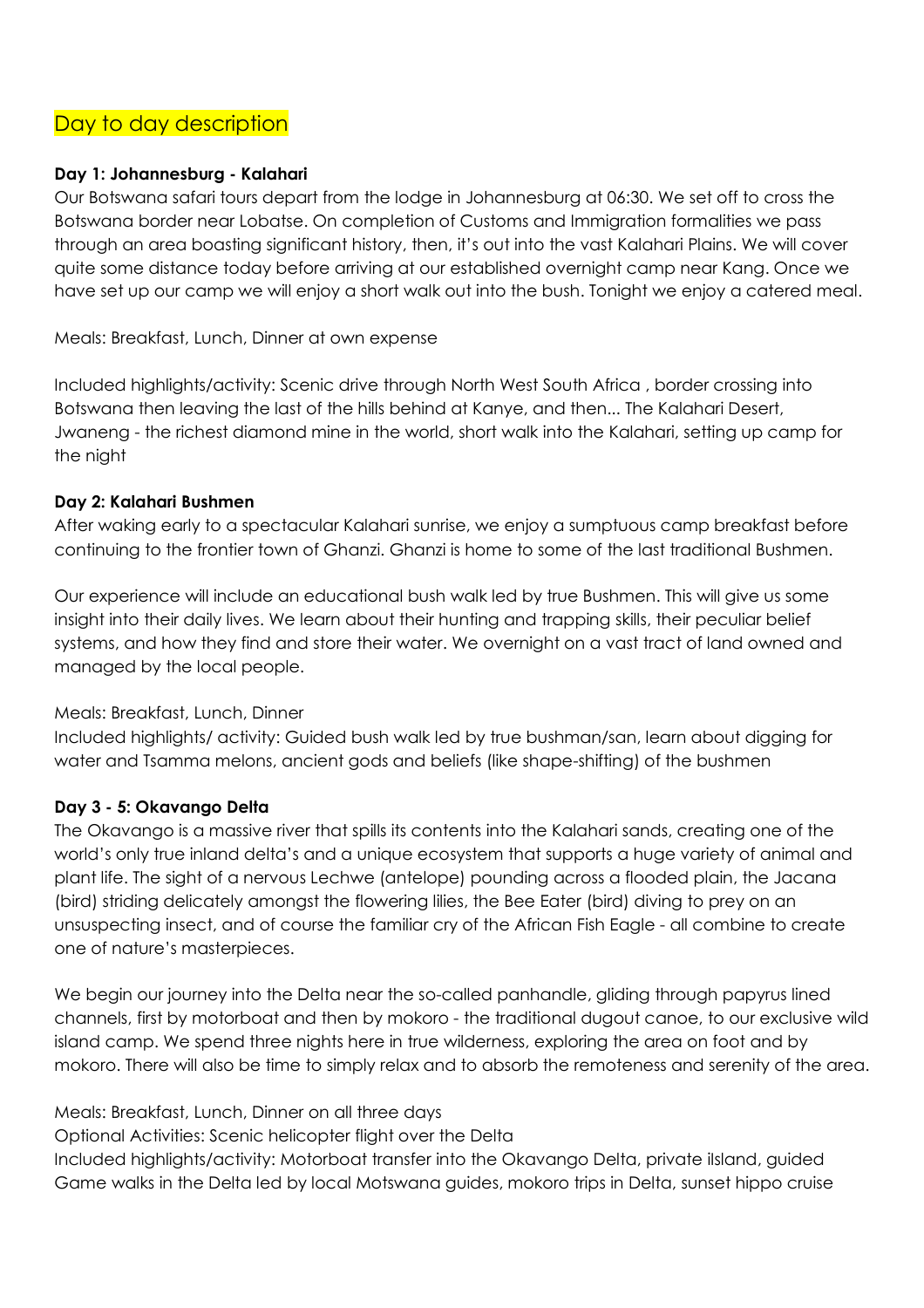#### **Day 6: Okavango - Maun**

Starting early, we begin our journey back to "civilisation". We travel by motorboats as we wind our way through the channels of the Delta to where we are reunited with our vehicles. This afternoon we arrive in the 'tourism capital of Botswana' - Maun. We will spend some time stocking up on basic supplies before we travel the short distance out to the lodge. Here we can freshen up, or splash in the pool and enjoy a catered meal.

The lodge is situated on the banks of the Boteti River. This river changes its flow directions, depending upon the season and rain patterns. The Lodge offers comfortable accommodation, a swimming pool, bar and a restaurant.

Meals: Breakfast, Lunch, Dinner

Optional activities: Scenic helicopter flight over the Delta

Included highlights/activity: Motorboat transfer out of the Okavango Delta, Boteti River sunset

#### **Day 7 - 10: Moremi/ Savuti: Flexible wildlife reserve schedule**

We enjoy a scrumptious breakfast at the lodge and prepare for the "Safari" part of the trip- surely one of the biggest highlights of the tour. Traveling in our well-equipped 4×4 vehicle we head into true wilderness, passing remote villages along the way. We spend five days in the national parks following seasonal wild animal migrations on extensive morning and afternoon game drives (safaris). There will of course also be some time to relax and to appreciate this rare jewel of a place and its deep tranquility.

An example of our route could be: starting with Moremi, we spend the first night near the well-known Third Bridge. Drift off to sleep to the howl of the distant hyena or the earthy roar of a lion, and even the deep grunt of a half-submerged hippo. We then head on north via Xakanaxa to camp near North Gate. This area is excellent for game viewing and we will conduct afternoon and morning drives along the wetland areas.

Then up to Savuti! This area offers a multitude of game drive options. Make sure to keep the fruit well hidden from the roving elephant, the meat from the prowling hyenas, and everything from the monkeys. The vegetation is constantly changing from open plains to palm trees and marshland, to dense Mopane woodlands and Acacia scrub, and hence all the fauna and flora changes accordingly.

Depending on the conditions in the national parks we might also venture into the Central Kalahari Game Reserve or the Makgadikgadi Pans National Park. During this part of the journey we camp in remote, pristine sites where there is no sign of man's existence. We will make sure we leave each site in the same condition, nothing but footprints in the sand are left for the quiet winds to deal with.

Meals: Breakfast, Lunch, Dinner on all 4 days

Included highlights/activity: 4×4 open vehicle game drives on all five days, private non-fenced campsites, extensive first hand game viewing experience, explore the heart of National Geographic's photography region where the Jouberts spend their lives.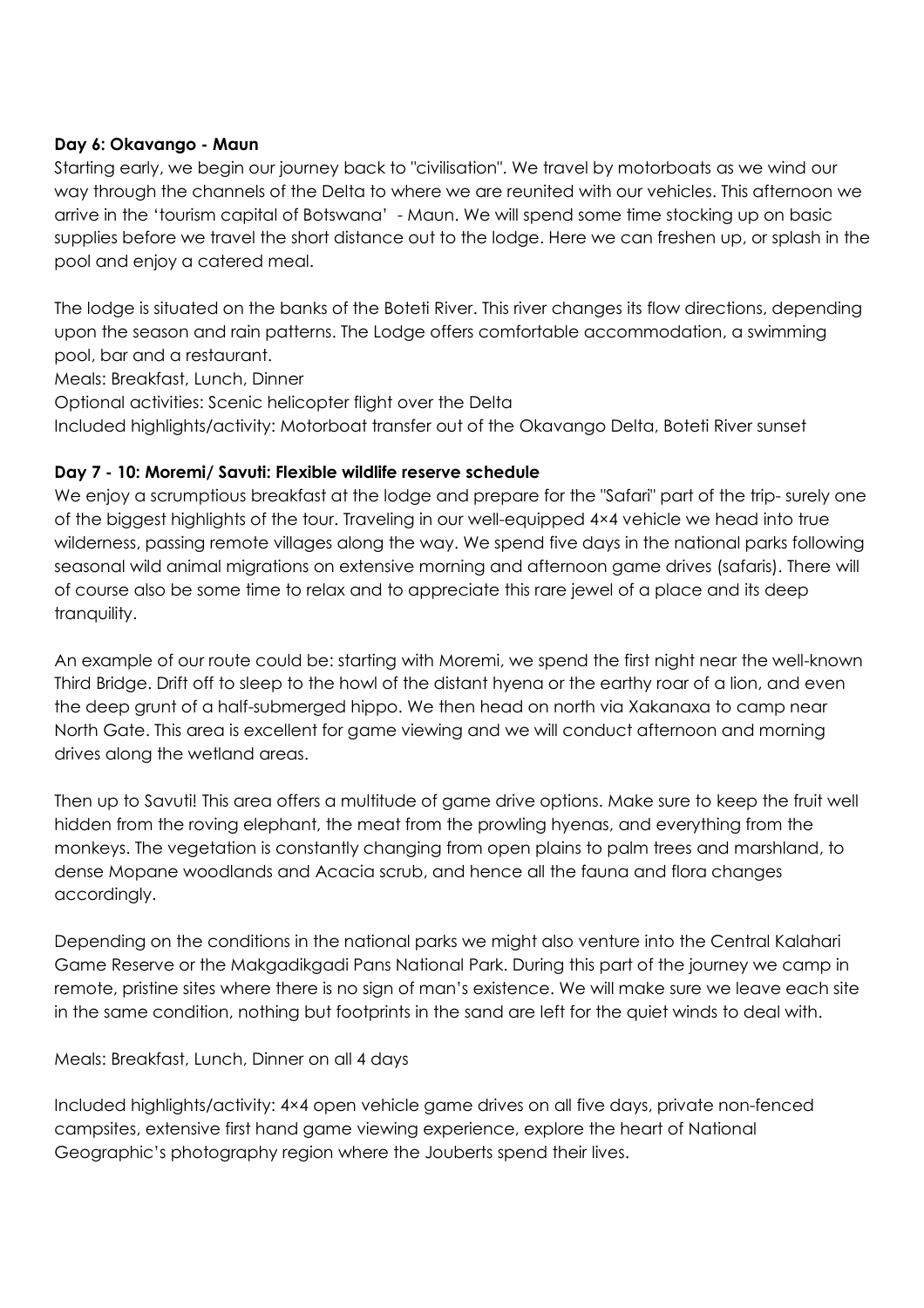#### **Day 11: Maun**

From the last morning in the Parks we slowly game drive our way back to Maun. Here you can enjoy lunch (at own expense) and spend some time before heading out to the comfort of the lodge for the night. This afternoon we will relax at the Lodge before enjoying a catered meal and a comfortable night.

Meals: Breakfast, Dinner

Optional Activities: scenic Ffights over the delta

Included highlights/activity: Game drive on the way out of the park, Visit to Maun

#### **Day 12: Makgadikgadi Pans**

Today will have a relaxed start as spend some time enjoying the Lodge and the swimming pool before enjoying Brunch and then venturing eastward and into the spectacular Makgadikgadi Salt Pans. Besides the stark scenery, the Pans are known for their wonderful bird life and some other desert adapted animals. Without disturbing the surface, we make our way to a remote site where we set up camp and take in the isolation and serenity of this expanse. Although we set up tents, we encourage clients to enjoy a night out under the canopy of stars.

Meals: Brunch, Dinner

Included highlights/activity: Remote campsite on the edge of the pans, ight under the stars (weather permitting), star gazing

#### **Day 13: Chobe River - Victoria Falls**

Venturing north today, we leave the desolation of the Pans behind and make our way up to the mighty Chobe River. The Chobe area is known for the huge herds of Elephants and other animals that are attracted to drink from the River. This afternoon we will enjoy an extensive boat cruise. Gliding close to the banks we hope to be able to approach these animals from the River for close up viewing. After our boat cruise we will cross the border and make our way to the lodge in Victoria Falls. The lodge is centrally situated and within walking distance of The Fall's and other attractions. Meals: Breakfast, Dinner

Included highlights/activity: Chobe National Park, especially elephants, extensive boat cruise on the Chobe River- hippos and crocodiles, river birds.

#### **Day 14: Victoria Falls**

Waking up in the adventure capital of Africa, it is with new excitement that we explore the amazing Victoria Falls. The locals call the falls "Mosi o Tunya " - "The smoke that Thunders". After admiring this wonder of the world, various other attractions can be visited and activities enjoyed , such as the tribal village, the big tree and the curio market. A helicopter flight over the falls or a boat trip on the Zambezi River, White Water Rafting or Bungi Jumping are all worthwhile, but allowance must be made for the extra expense.

We spend two nights here to give clients some time to explore Victoria Falls by themselves. Tonight we will eat out in local restaurant (own expense). Relax to the sound of the African night and the distant roar of the Falls and drink the farewell toasts to your adventure.

#### Meals: Breakfast

Optional activities: Scenic helicopter flight, white water rafting, bungee jump, gorge swing, many more available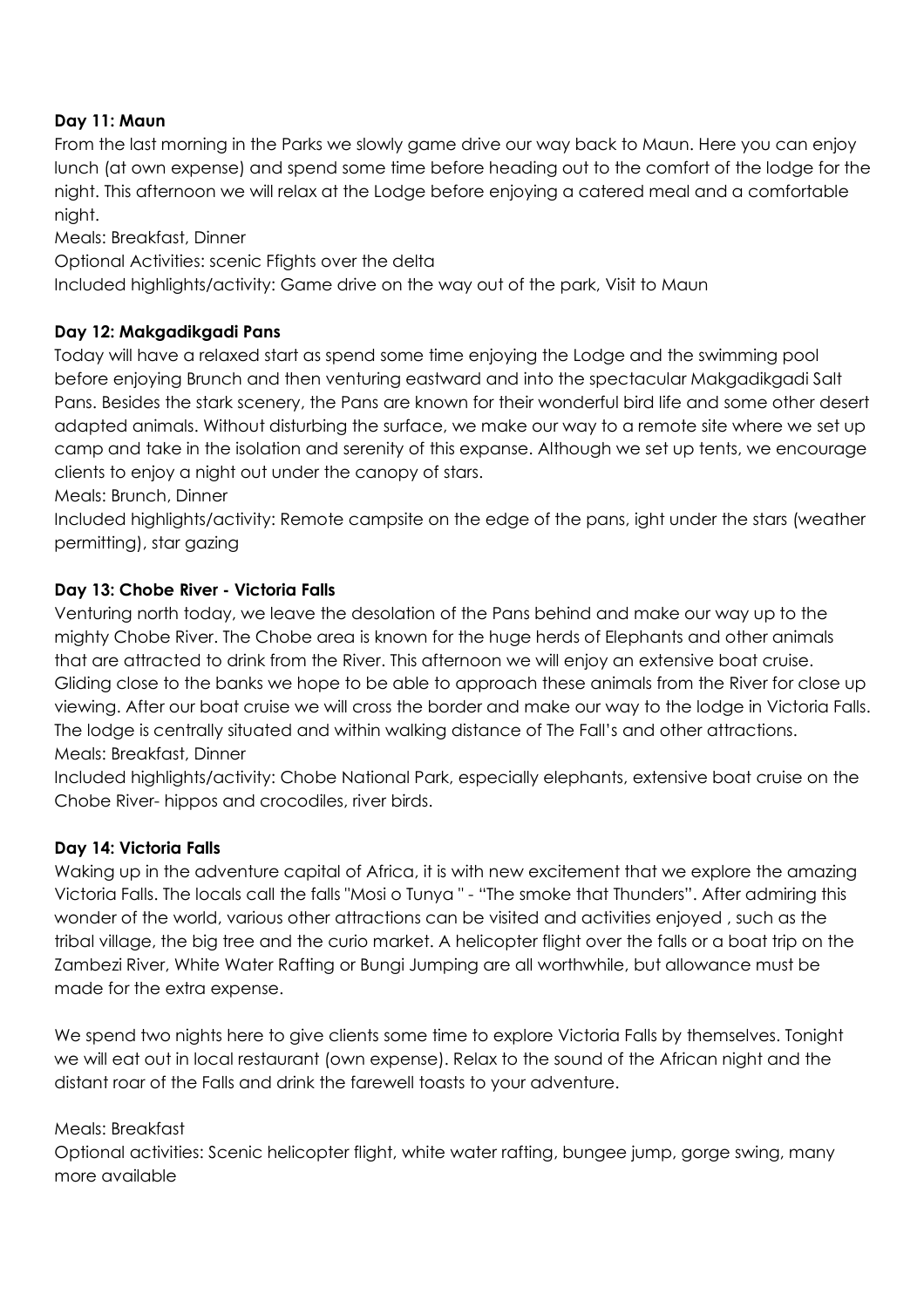Included highlights/activity: Victoria Falls National Park, Entry Fee for viewing the Falls

#### **Day 15: Victoria Falls - Francistown**

We set off to cross back into Botswana and to continue south toward Francistown. Tonight we will camp for the last time, enjoying the African night and celebrating our adventure over a catered meal.

**Please note:** it is possible to end this tour in Victoria Falls on day 15. Clients can book extra nights in Victoria Falls or they can fly back home (normally via Johannesburg).

Meals: Breakfast, Lunch, Dinner Included highlights/activity: Last opportunity to view wild animals on route to Francistown, scenic drive from Zimbabwe to Botswana

#### **Day 16: Francistown - Johannesburg**

We cross the Limpopo River back into South Africa and make our way to the lodge in Johannesburg. We should arrive in Johannesburg in the early evening. Meals: Breakfast. Lunch at own expense

Included highlights/activity: Scenic drive from Botswana to South Africa

**Please note:** The day by day descriptions published are intended as a rough guideline only. Adventure travel by nature is unpredictable, weather patterns, game migrations, road conditions and a multitude of other factors may necessitate itinerary changes that ultimately are for the client's benefit. It is essential that clients are flexible and open minded in this regard.

#### **Optional activities Please note:** All rates are subject to change

**Please note:** We cannot book any of the activities mentioned below in advance. The majority of the activities are weather dependent and are not always available. Activities can be booked on arrival by the clients directly with the external suppliers. We and our partners do not accept any liability for the availability or rates of Optional Activities.

#### **JOHANNESBURG and SURROUNDS (PRE and POST Tour)**

#### **SOWETO TOUR**

South of Johannesburg is Soweto, the world's most famous township and important monument to Apartheid. A sprawling, self-sufficient home to millions, Soweto grapples with democratic change, but its spirit resonates in a plethora of shebeens. The focus on this tour is more on community projects & sustainable tourism.

The Soweto Fair Tour includes: Nelson Mandela & Hector Pietersen Museums, a visit to Handiworx or the Soweto Green plus a view of Baragwaneth Hospital and an informal settlement. Also included is a cycle tour from Phomolong & visit a day care centre (also available without cycling).

From R590 per person for 3 hours

You can also do a cycle tour of Soweto – pricing depends on the time you cycle for.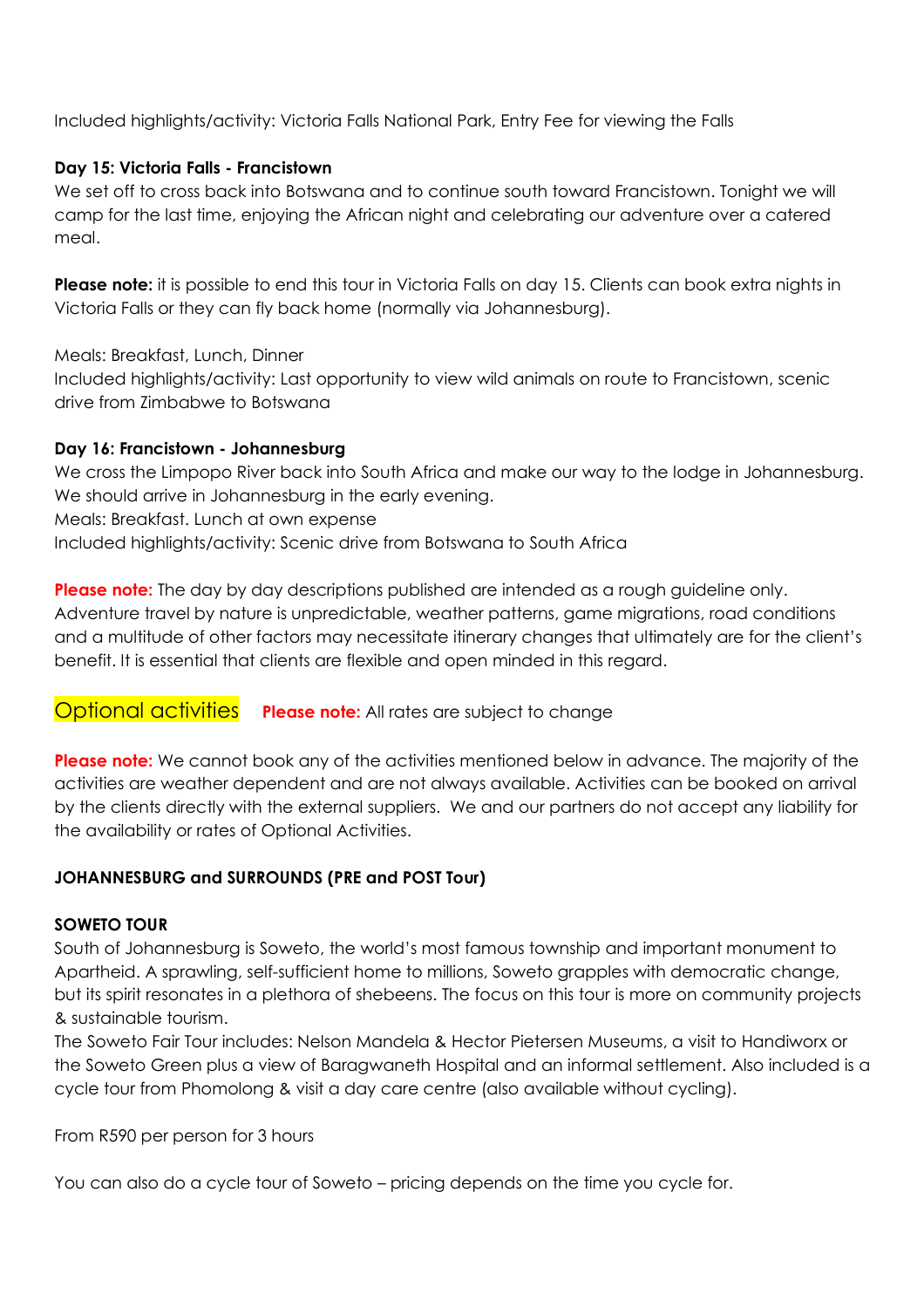#### **JOBURG CITY TOUR**

The tour includes a panoramic view of the city, a drive within the business district, visit to traditional African shops, the bohemian Hillbrow and Museum Africa in Newton, the cultural district of Johannesburg. Extend to 8 hours & include Constitution Hill, SAB World of Beer & more.

From R590 per person for 3 hours

#### **SOWETO & JOHANNESBURG COMBO**

Combining the Soweto & Johannesburg City tours will give you a great overview of the area.

From R850 for 5 hours

#### **APARTHEID MUSEUM**

The path through the museum leads you on a journey beginning with segregation, the cornerstone of apartheid. It takes you back through the history of the myriad cultures converging during the pre apartheid era. Through the years of race classification, the 150 acts of apartheid, detentions and the oppression of the nationalist regime. Examine the rise of black consciousness, the armed struggle & finally witness the release of Nelson Mandela after 27 years of imprisonment which finally led to the final negotiations for peace. The Apartheid Museum experience is one of upliftment and liberation both personally & socially and leaves each visitor with a feeling of hope for the future, unburdened by the ills of the past.

Duration: 3 hours R550

#### **CRADLE OF HUMANKIND**

The tour visits both the Sterkfontein caves, where the oldest hominid fossils (dating back to over 3 million years) in the world were found & Maropeng where you can experience the fascinating, interactive representations of the origin of Earth & all that lives on our unique planet. Interesting to both adults & children alike, this is a must visit on anyone passing through Gauteng's itinerary!

Duration: 4 hours R990

#### **PRETORIA CITY TOUR**

Pretoria generates a multicultural energy from a harmonious blend of traditions, culture and architecture. Pretoria has historic value extending to that of the British Empire and Apartheid. The tour includes the either the Voortrekker Monument or Freedom Square, the Union Buildings, Kruger House, Church Square, Mirramen Hindu Temple and thousands of Jacaranda trees. Extend to 8 hours and include both the Voortrekker Monument & Freedom Square as well as the Transvaal Museum. Lunch in Pretoria.

Duration: 4 ½ hours R850 Duration: 8 hours for the extended tour, incl. lunch R1500